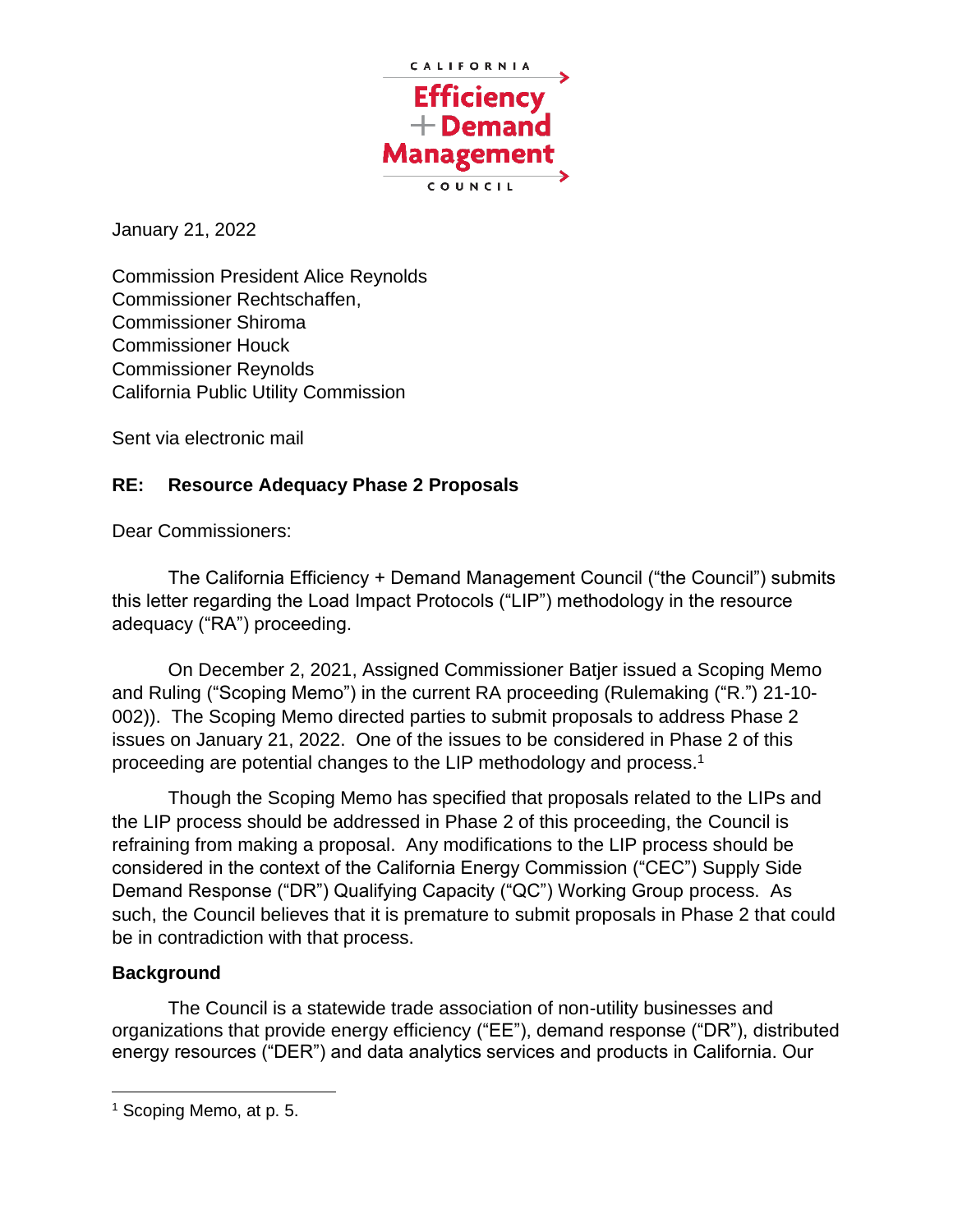member companies and organizations employ many thousands of Californians throughout the state. They include EE, DR, DER, and grid services technology providers, implementation and evaluation experts, energy service companies, engineering and architecture firms, contractors, financing experts, workforce training.

## **Discussion**

In Decision ("D.") 21-06-029, the Commission requested the CEC convene a working group to develop recommendations for a new DR measurement and verification strategy, and to address other related issues.<sup>2</sup> The Council has actively participated in this process in good faith and believes that it has served as an effective forum for parties to propose and debate ideas. Per the Commission's direction in the Scoping Memo, the Commission has directed the CEC to submit a working group report in February 2022.<sup>3</sup> It is the Council's understanding that this will be an interim report that will make recommendations on potential interim DR QC methodologies, some of which involve the LIPs. The Council also understands that, following submission of the interim report, the CEC will then immediately reconvene its working group to begin work on potential long-term DR QC methodologies to be submitted to the Commission in summer 2022. The Council expects that some long-term proposals that will be discussed in the CEC working group, once it reconvenes, will also involve the LIPs.

In consideration of this understanding, the Council believes that any potential changes to the LIPs or the process of applying the LIPs should be considered in the context of the CEC working group efforts to develop a long-term DR QC methodology. Discussion of changes to the LIPs or their application in a separate forum risks creating confusion for parties and the Commission, and risks unnecessary duplicating this work. Therefore, the Council respectfully declines to submit proposed changes to the LIPs or LIP process today, but looks forward to doing so in the context of the CEC's interim and final working group reports.

## **Conclusion**

For the reasons explained above, the Council respectfully requests that the Commission consider potential changes to the LIPs or LIP process in the context of the CEC's interim working group report due in February as well as in the final working group report expected to be submitted in summer 2022.

<sup>2</sup> D.21-06-029, at Ordering Paragraph 11.

<sup>3</sup> Scoping Memo, at p. 4.